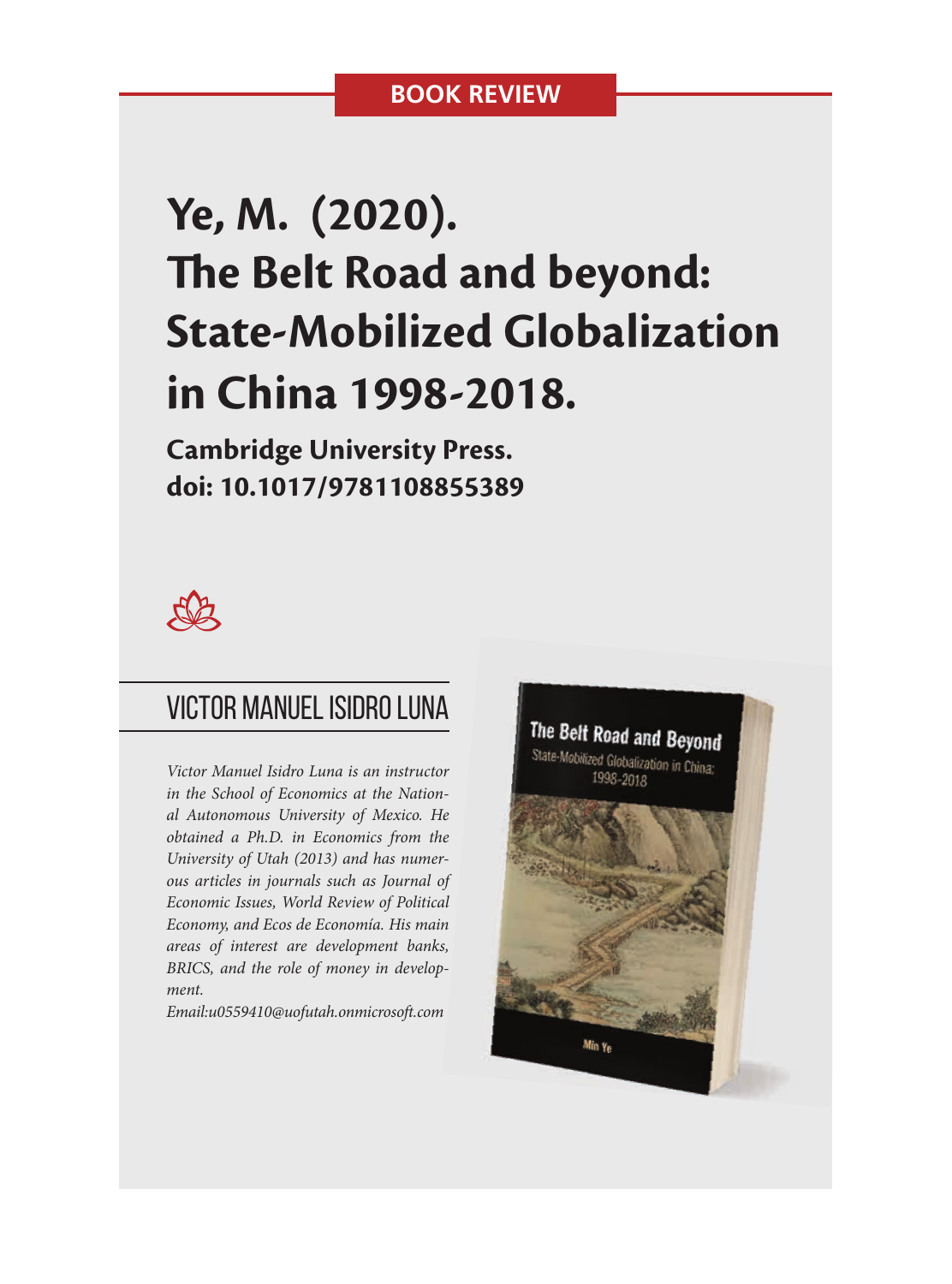### THIS BOOK EXPLORES THE CHINESE MOD-

EL of development by reference to the notion of "coordinated-capitalist state". The author of the book, Min Ye, associates China's model with the "state-mobilized globalization" (SMG) formula. According to Ye, over the last 20 years, China has witnessed a unique interaction between economic and political actors. In the first place, political leaders formulate certain strategies, and then economic actors such as private and state companies as well as subnational entities interpret these strategies in an attempt to achieve economic growth following market rules. All the actors involved in this process share three underlying values: nationalism, competition in the market, and a common quest for economic growth. The book addresses three national initiatives: the western development program (WDP), the China Goes Global (CGG) strategy, and the Belt and Road Initiatives (BRI).

Chapter 1 makes the case for three crucial observations revolving around the SMG. Firstly, it shows that China's above-mentioned national strategies have been proposed in response to a number of economic challenges: shrinking exports, loss-making state-owned enterprises (SOEs), and industrial overcapacities. Secondly, it describes the SMG, which is a process led by market forces and integrated by interactions between political and economic actors. After national political leaders propose overall strategies, private and state-owned enterprises as well as subnational entities interpret them in accordance with their own interests. Even though certain conflicts among actors may exist, what unites them is a strong commitment to economic growth. Finally, the chapter contrasts the difference between the SMG and other growth models: state capitalism, liberal economy, coordinated markets, and developmental state.

Chapter 2 focuses on interactions among the main actors of the SMG, China's available resources for carrying out projects, and an empirical description of the three national initiatives. The process of the SMG starts with the announcement of ambitious and often ambiguous proposals by political leaders. The proposals are then interpreted by commercial actors, which, through the market, results in feedback on the adequacy of the policies for a fragmented bureaucracy. The process of the SMG is circular and conflictive, but in the end, it frequently leads to harmonious results. The resources for carrying out projects are provided by taxing economic growth. All the actors involved in these projects agree on taxation as a source of funding as long as the wealth of the country is increased. Finally, the author explains how the WDP, the CGG, and the BRI –initiated in 1999, 2000, and 2013, respectively– have followed the SMG patterns described above.

Chapter 3 is dedicated to the initiative of the western development program (1999). This program was implemented in view of: (1) the economic backwardness of western China, (2) the political objectives of Chinese leaders throughout the 1990s and (3) major events that shaped the global economy in the 1990s. First of all, western China has historically lagged behind the coastal region in terms of industrialization, Gross Domestic Product (GDP), and foreign direct investment (FDI). Second, during the 1990s, political leaders emphasized the western economic development and the need for infrastructural development in the region. Finally, external events included the following: the Asian financial crisis and China's entry into the World Trade Organization, which encouraged the restructuration of Chinese's stateowned enterprises.

Chapter 4 takes into account the mobilization of outbound FDI through SOEs under the policy of CGG, which started in 2000. This policy was implemented in response to several economic challenges in China (industrial overcapacity, substantial nonperforming loans, and SOE losses), the initiative of Chinese authorities, the mobilization